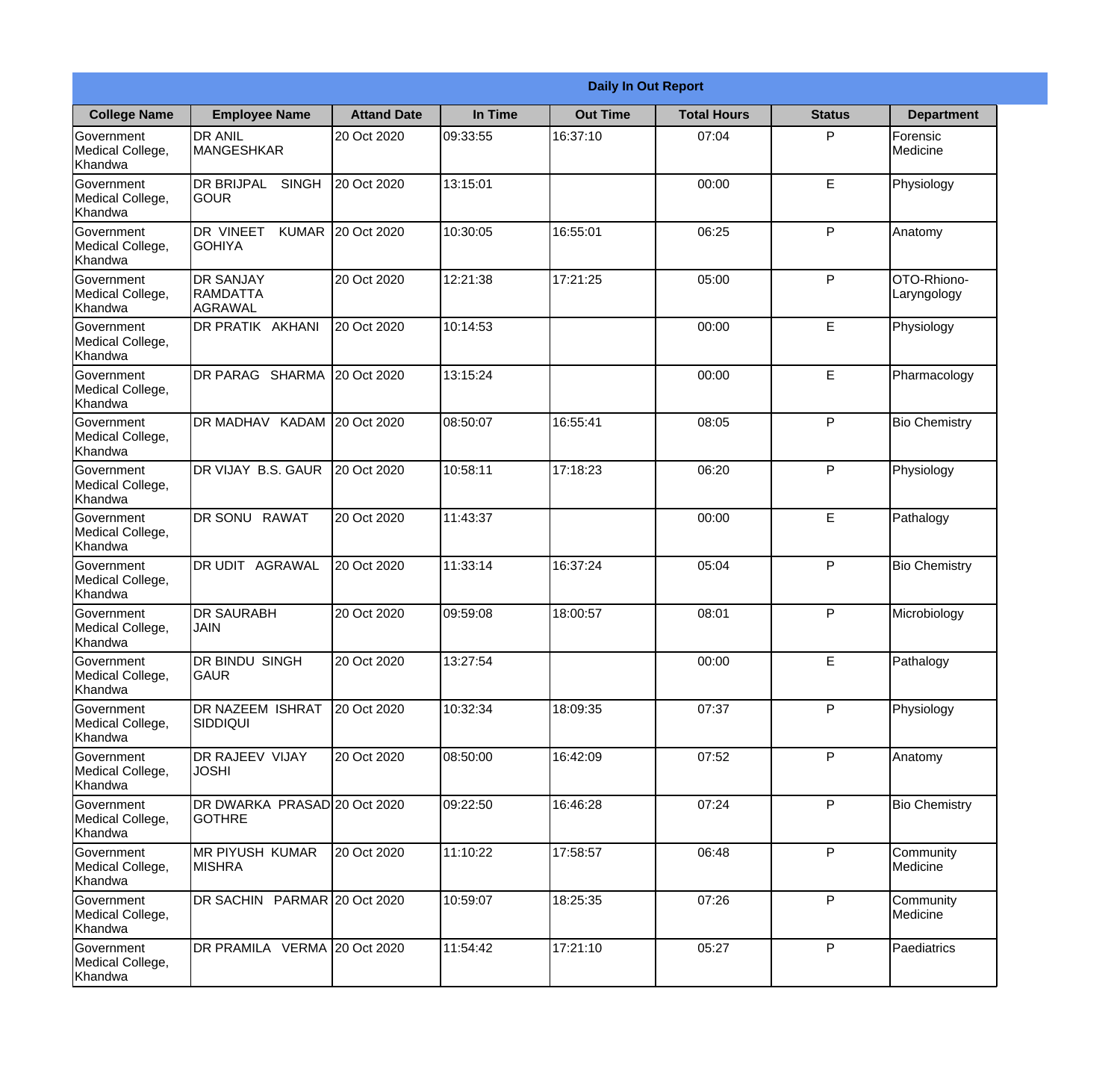| <b>Designation</b>                  | <b>Category</b>     |
|-------------------------------------|---------------------|
| <b>Assistant Professor</b>          | Para Clinical       |
| Demonstrator/Tutor                  | Non Clinical        |
| Professor                           | Non Clinical        |
| Professor                           | Clinical            |
| <b>Assistant Professor</b>          | Non Clinical        |
| Professor                           | Para Clinical       |
| <b>Assistant Professor</b>          | Non Clinical        |
| Associate Professor Non Clinical    |                     |
| Demonstrator/Tutor   Para Clinical  |                     |
| Associate Professor Non Clinical    |                     |
| Associate Professor   Para Clinical |                     |
| Associate Professor   Para Clinical |                     |
| Professor                           | <b>Non Clinical</b> |
| <b>Assistant Professor</b>          | Non Clinical        |
| Demonstrator/Tutor                  | Non Clinical        |
| Statistician                        | Para Clinical       |
| <b>Assistant Professor</b>          | Para Clinical       |
| Professor                           | Clinical            |

## **Daily In Out Report**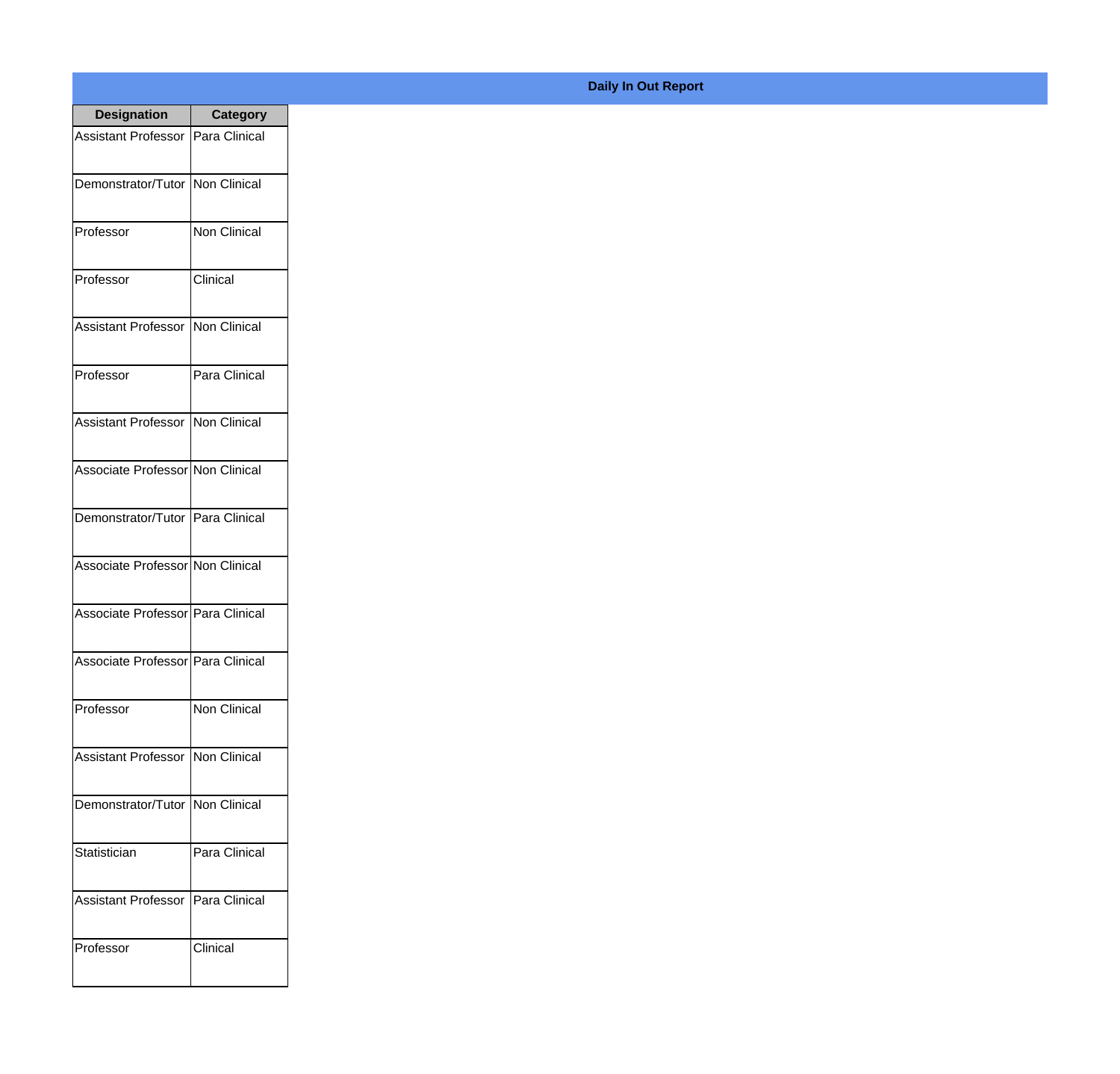|                                           |                                                       |             |          |          | <b>Daily In Out Report</b> |   |                             |
|-------------------------------------------|-------------------------------------------------------|-------------|----------|----------|----------------------------|---|-----------------------------|
| Government<br>Medical College,<br>Khandwa | <b>DR MANOJ BALKE</b>                                 | 20 Oct 2020 | 09:04:33 |          | 00:00                      | E | Ophthalmology               |
| Government<br>Medical College,<br>Khandwa | <b>DR GARIMA</b><br><b>AGRAWAL</b><br><b>VARSHNEY</b> | 20 Oct 2020 | 13:40:24 |          | 00:00                      | E | Paediatrics                 |
| Government<br>Medical College,<br>Khandwa | <b>DR SIDDHARTH</b><br><b>BANODE</b>                  | 20 Oct 2020 | 09:13:18 | 16:37:17 | 07:24                      | P | Pharmacology                |
| Government<br>Medical College,<br>Khandwa | <b>DR PRIYA KAPOOR</b><br>KAPOOR                      | 20 Oct 2020 | 10:26:37 |          | 00:00                      | E | Pathalogy                   |
| Government<br>Medical College,<br>Khandwa | <b>DR SAPNA</b><br><b>MAHESHRAM</b>                   | 20 Oct 2020 | 11:42:01 | 17:06:26 | 05:24                      | P | Community<br>Medicine       |
| Government<br>Medical College,<br>Khandwa | <b>DR RAJENDRA</b><br><b>SINGH MANDLOI</b>            | 20 Oct 2020 | 10:01:28 | 17:03:55 | 07:02                      | P | <b>Bio Chemistry</b>        |
| Government<br>Medical College,<br>Khandwa | <b>DR AJAY</b><br>INARWARIYA                          | 20 Oct 2020 | 10:30:44 | 18:52:18 | 08:22                      | P | Microbiology                |
| Government<br>Medical College,<br>Khandwa | <b>DR ANANT</b><br><b>TUKARAM PAWAR</b>               | 20 Oct 2020 | 10:45:23 |          | 00:00                      | E | Community<br>Medicine       |
| Government<br>Medical College,<br>Khandwa | DR SHAIKH M.KHALIQ 20 Oct 2020                        |             | 16:52:30 |          | 00:00                      | E | <b>Bio Chemistry</b>        |
| Government<br>Medical College,<br>Khandwa | <b>DR RAJU</b>                                        | 20 Oct 2020 | 09:33:37 |          | 00:00                      | E | Forensic<br>Medicine        |
| Government<br>Medical College,<br>Khandwa | DR AJAY GANGJI                                        | 20 Oct 2020 | 12:26:31 |          | 00:00                      | E | <b>General Surgery</b>      |
| Government<br>Medical College,<br>Khandwa | <b>DR ASHOK</b><br><b>BHAUSAHEB NAJAN</b>             | 20 Oct 2020 | 10:43:22 | 15:19:50 | 04:36                      | P | Forensic<br>Medicine        |
| Government<br>Medical College,<br>Khandwa | <b>DR NITESHKUMAR</b><br>KISHORILAL<br>RATHORE        | 20 Oct 2020 | 09:39:02 | 16:41:08 | 07:02                      | P | Pharmacology                |
| Government<br>Medical College,<br>Khandwa | <b>DR PRIYESH</b><br><b>MARSKOLE</b>                  | 20 Oct 2020 | 11:17:26 |          | 00:00                      | E | Community<br>Medicine       |
| Government<br>Medical College,<br>Khandwa | <b>DR SANGEETA</b><br><b>CHINCHOLE</b>                | 20 Oct 2020 | 10:45:45 |          | 00:00                      | E | Physiology                  |
| Government<br>Medical College,<br>Khandwa | DR NEERAJ KUMAR                                       | 20 Oct 2020 | 08:27:36 |          | 00:00                      | E | Dentisry                    |
| Government<br>Medical College,<br>Khandwa | DR SUNIL BAJOLIYA                                     | 20 Oct 2020 | 18:25:54 |          | 00:00                      | E | OTO-Rhiono-<br>Laryngology  |
| Government<br>Medical College,<br>Khandwa | DR NISHA MANDLOI<br><b>PANWAR</b>                     | 20 Oct 2020 | 10:03:44 | 16:51:59 | 06:48                      | P | Obstetrics &<br>Gynaecology |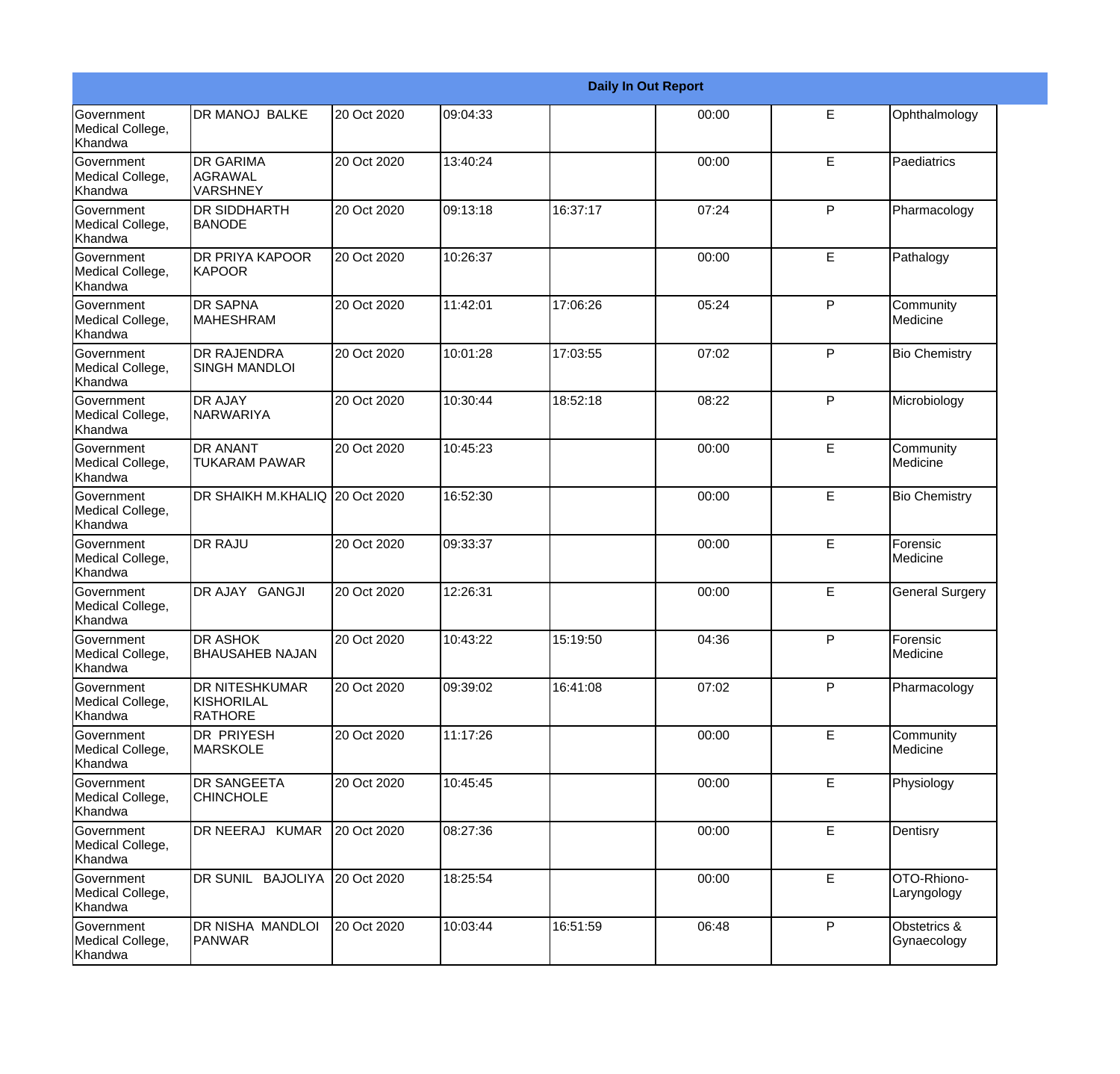| Assistant Professor Clinical      |               |
|-----------------------------------|---------------|
|                                   |               |
| Associate Professor Clinical      |               |
| Associate Professor Para Clinical |               |
| Demonstrator/Tutor Para Clinical  |               |
|                                   |               |
| Associate Professor Para Clinical |               |
| Demonstrator/Tutor Non Clinical   |               |
|                                   |               |
| Demonstrator/Tutor Para Clinical  |               |
| Professor                         | Para Clinical |
| Professor                         | Non Clinical  |
|                                   |               |
| Demonstrator/Tutor Para Clinical  |               |
| Professor                         | Clinical      |
|                                   |               |
| Associate Professor Para Clinical |               |
| Demonstrator/Tutor Para Clinical  |               |
| Associate Professor Para Clinical |               |
|                                   |               |
| Demonstrator/Tutor Non Clinical   |               |
| Assistant Professor Clinical      |               |
|                                   |               |
| Assistant Professor Clinical      |               |
| Associate Professor Clinical      |               |
|                                   |               |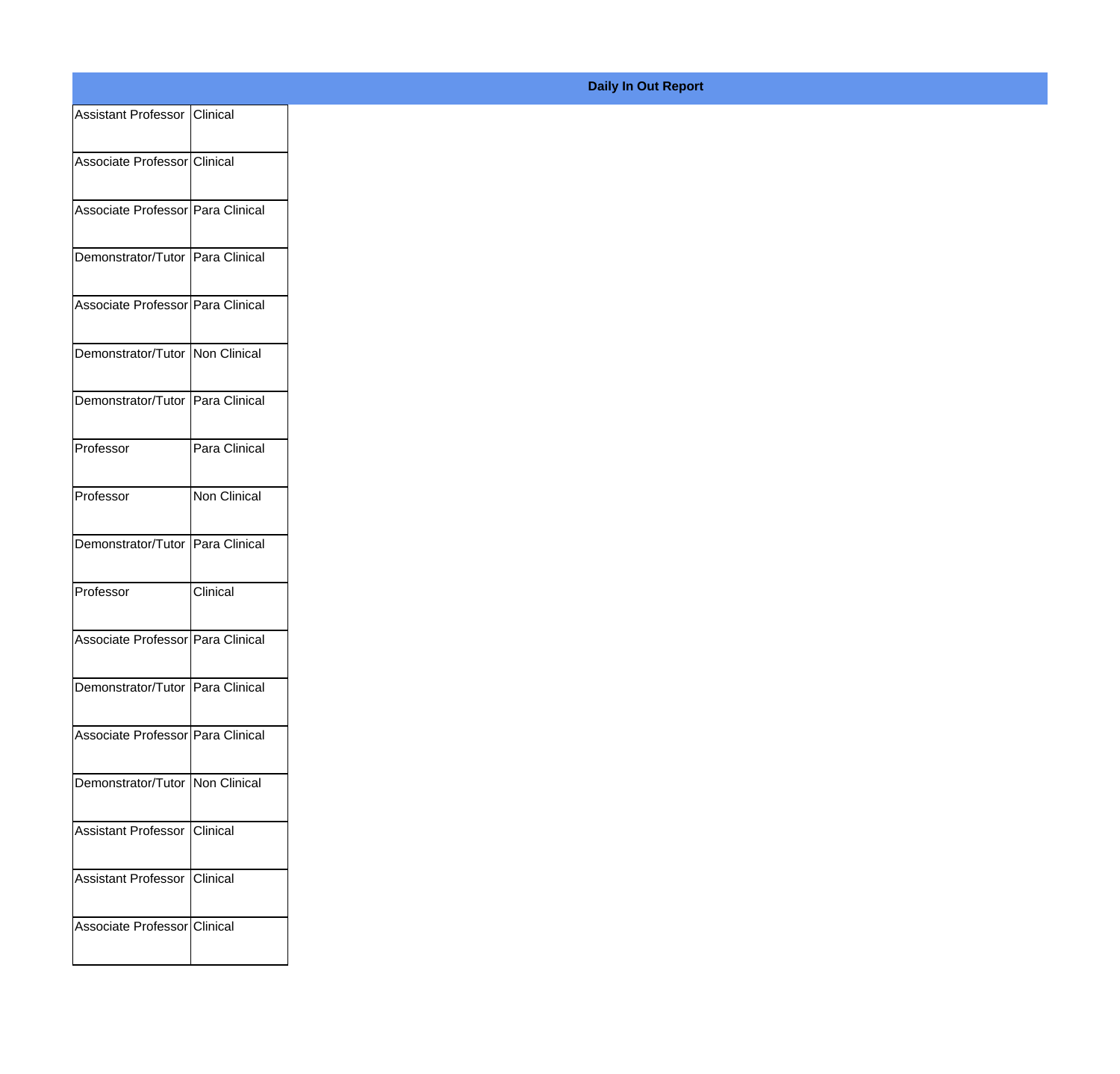|                                                  |                                                   |             |          |          | <b>Daily In Out Report</b> |   |                         |
|--------------------------------------------------|---------------------------------------------------|-------------|----------|----------|----------------------------|---|-------------------------|
| <b>Government</b><br>Medical College,<br>Khandwa | DR NANDINI DIXIT                                  | 20 Oct 2020 | 12:29:59 |          | 00:00                      | E | Paediatrics             |
| Government<br>Medical College,<br>Khandwa        | <b>DR SATISH</b><br><b>CHANDEL</b>                | 20 Oct 2020 | 10:37:53 | 16:38:39 | 06:01                      | P | Pharmacology            |
| Government<br>Medical College,<br>Khandwa        | <b>DR JITENDRA</b><br> AHIRWAR                    | 20 Oct 2020 | 10:34:30 |          | 00:00                      | E | Pathalogy               |
| Government<br>Medical College,<br>Khandwa        | <b>DR MUKTESHWARI</b><br><b>GUPTA</b>             | 20 Oct 2020 | 11:12:44 | 17:45:22 | 06:33                      | P | Pharmacology            |
| Government<br>Medical College,<br>Khandwa        | <b>DR PURTI AGARWAL</b><br>SAINI                  | 20 Oct 2020 | 10:52:53 |          | 00:00                      | E | Pathalogy               |
| <b>Government</b><br>Medical College,<br>Khandwa | <b>DR DEEPIKA</b><br>PANWAR                       | 20 Oct 2020 | 10:52:46 |          | 00:00                      | E | <b>Bio Chemistry</b>    |
| Government<br>Medical College,<br>Khandwa        | <b>DR VISHAL</b><br><b>KUMAR</b><br><b>THAKRE</b> | 20 Oct 2020 | 10:05:48 | 17:33:06 | 07:28                      | P | Physiology              |
| Government<br>Medical College,<br>Khandwa        | <b>DR SHAILENDRA</b><br><b>SINGH CHOUHAN</b>      | 20 Oct 2020 | 16:52:19 |          | 00:00                      | E | Orthopaedics            |
| Government<br>Medical College,<br>Khandwa        | <b>MOHIT GARG</b>                                 | 20 Oct 2020 | 15:02:25 |          | 00:00                      | E | <b>General Medicine</b> |